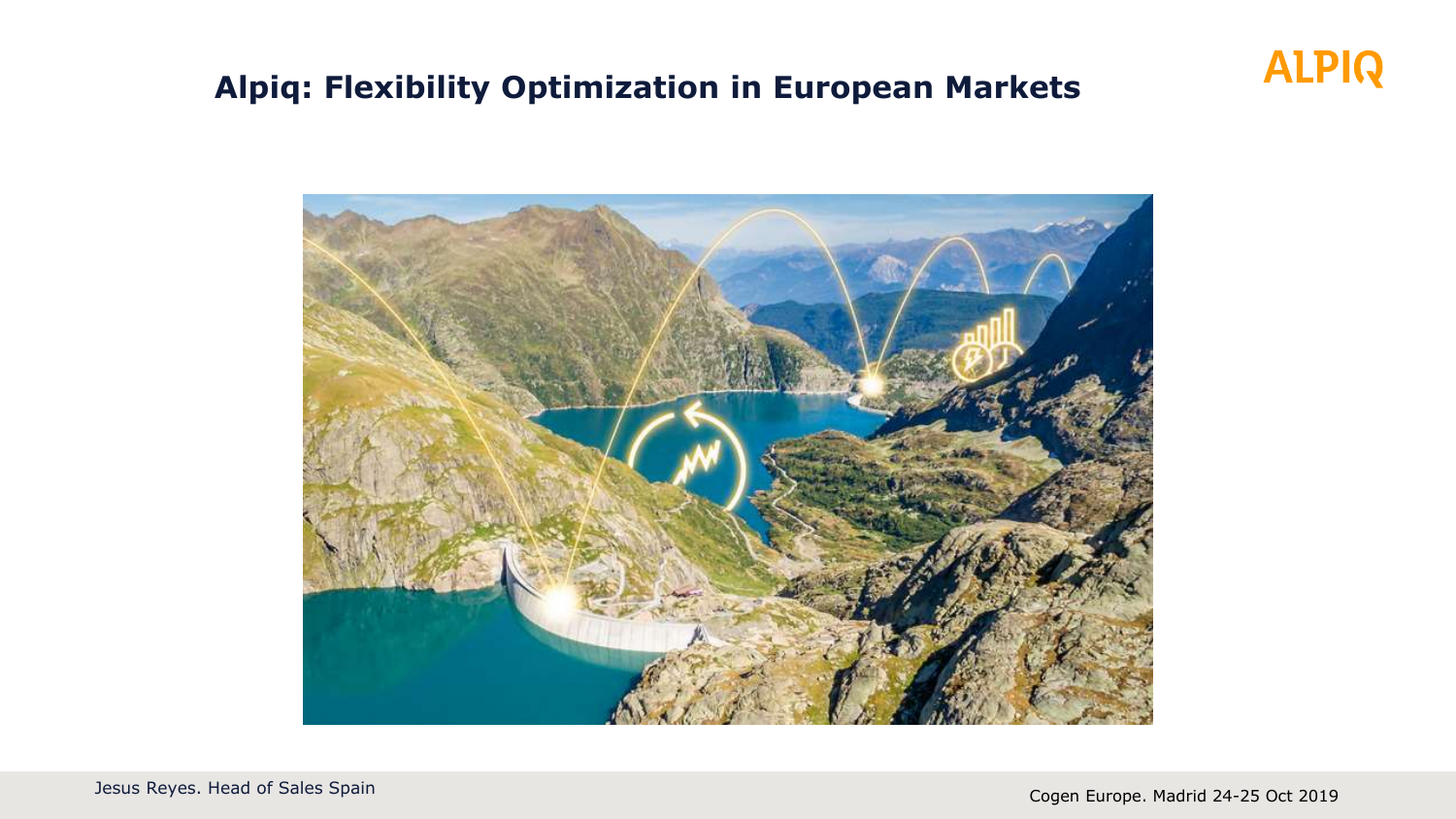### ALPIQ: Energy with a future

# **ALPIQ**

**Alpiq is a Swiss company with activities all over the electricity and gas value chains.**

- Diversified generation portfolio, including hydroelectric plants, nuclear plants, combined cycles, conventional thermal plants, wind power plants and solar PV.
- Gas and electricity supply to end customers.
- Wholesale operator linked with both commodities and with presence in the main european hubs.
- Commitment with digitalization of every operation, the introduction of algorithms and demand side management.



*\*\* Note: CSA Energy Infrastructure Switzerland (Credit Suisse) financed the acquisition of 25% share to EDF Investments on 05-Apr-2019*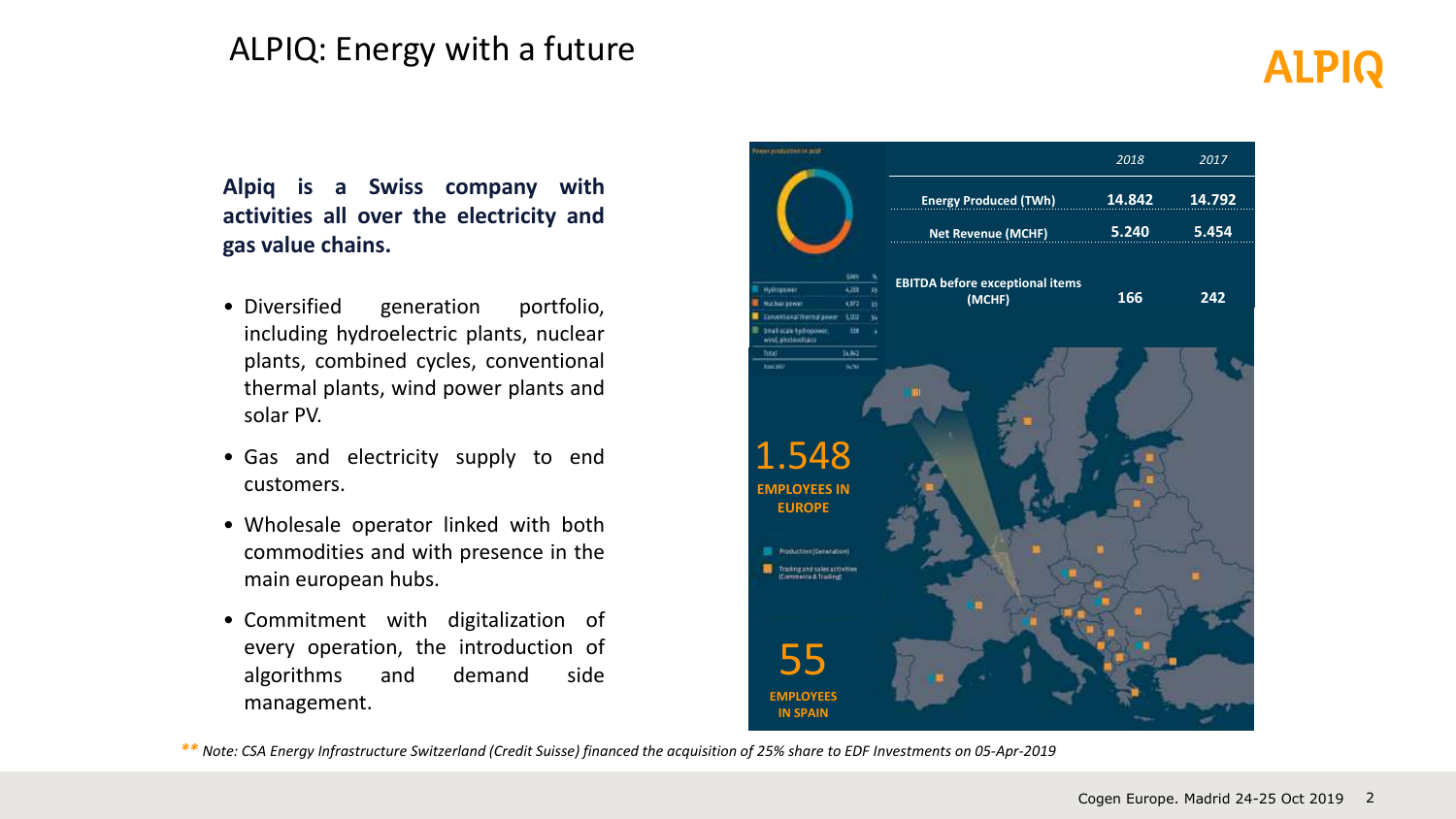### The power market is undergoing a major transformation

# ALPIQ



**•** Shift to a digitalized energy value chain, resulting in increased **automation** and **data flows** 

**Digitalization**

- **Technological advancements**, such as improved data processing
- **New market entrants** and **business models**, e.g., from kWh to service- and data-based business models
- **Customer behavior**, e.g., move to online channels

- Need to manage markets in **real-time** to extract additional optimization value
- **·** Need to develop new digital **capabilities**

**"Decarbonuke" CO<sup>2</sup>**

- Shift to **renewable generation**  technologies, increased **energy efficiency** and **electrification across sectors** (sector coupling)
- **Reduction of nuclear capacity**
- **Political push** towards less carbon-intensive economies
- **Technological progress**, e.g., increase of electric vehicles
- **Customer behavior,** such as the push for sustainability
- **Risk management strategies** of producers and customers as key driver of Forward price dynamic
- **Decrease of base load**  production in Europe
- **.** High wholesale power price **volatility**
- **Increase of gas to power**
- Increased incentives for energy efficiency

#### **Decentralization**

- Shift to many **small energy generation assets,** such as solar PV panels, wind farms, and CHPs, and to **multi-directional power flows** (prosumers)
- **Political push** towards market liberalization
- **Technological progress, incl.**  cost decline and output growth for new generation technologies
- **Customer behavior**, such as search for energy autarky

- Increased **number of generation assets require fundamental different management**
- **Prosumers drive multi-directional energy flows**

#### **Drivers** Selection

**Core** 

**elements**

#### **Major implications**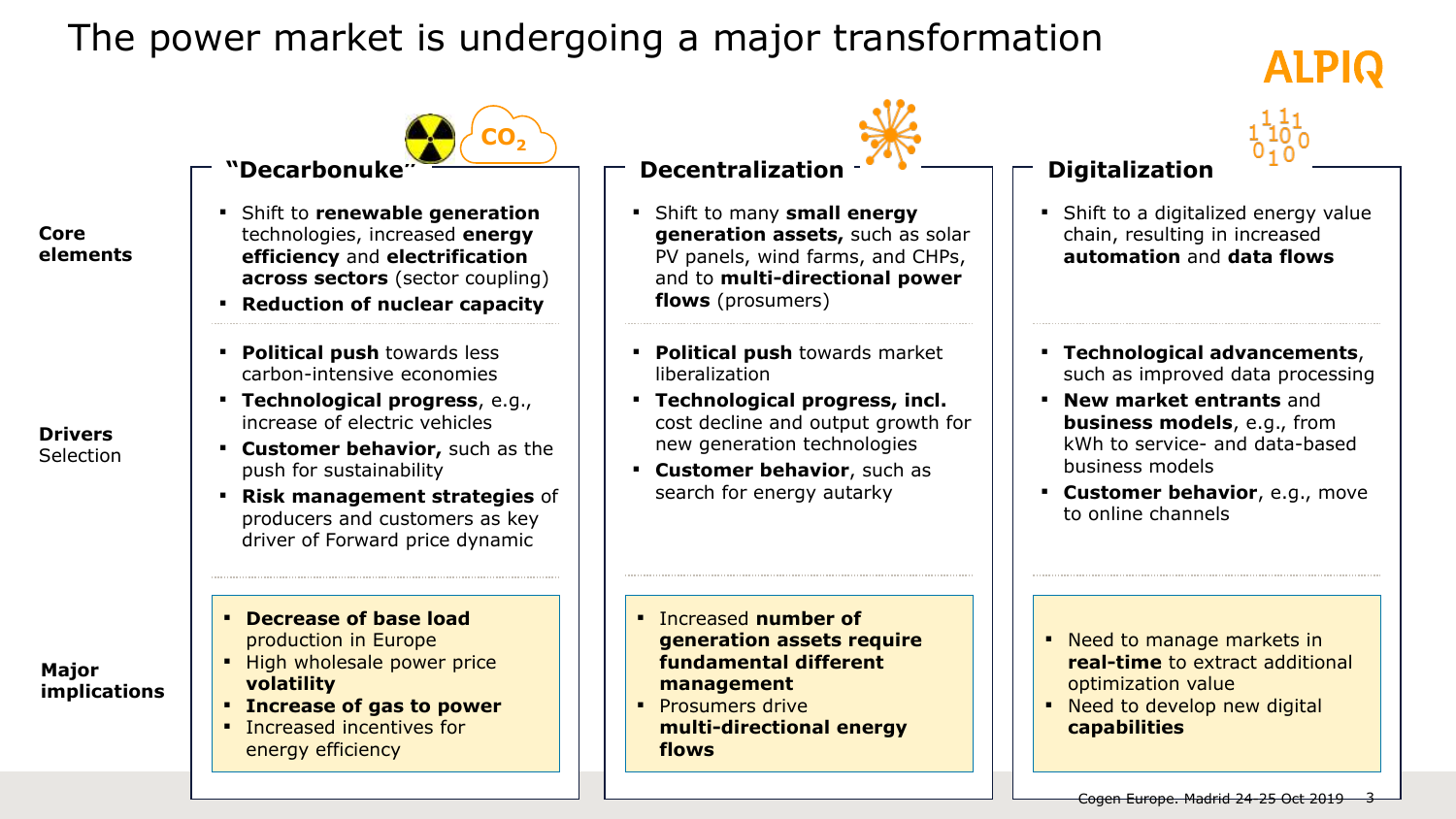# 2025: major change will be on flexibility market

### Emergence of (real time) flexibility/virtual capacity markets

50%

45%

40%

35%

30%

25%

20%

15%

10%

5%

0%

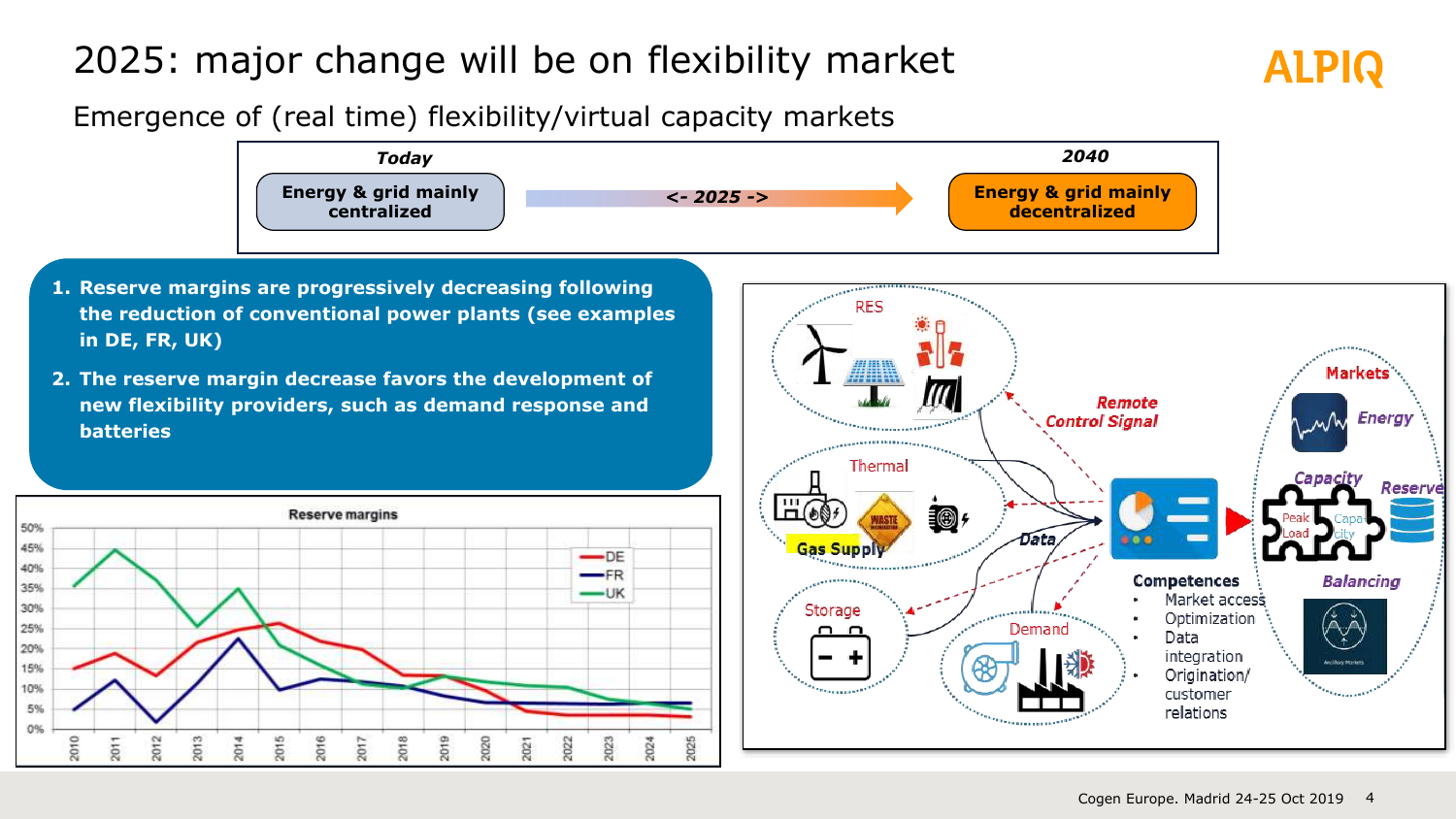### Our product offering Flexibility and renewables marketing across Europe

#### **Management of flexible assets**

- Tailor-made products range from pure market access to optimize and manage the entire energy market risks across all time horizons
- Marketing and optimization of flexibility and underling commodities (Power, Gas…) on all relevant routes to the market guarantees maximum value for our customers

#### **Management of renewables**

- Wind product range for wind, solar, biomass and hydro assets
- PPA products for both, new non-subsidized assets as well as old assets leaving the respective subsidized scheme
	- Tailor made, market and customer specific
- Direct marketing products for subsidized assets
	- Alpiq is off-taking balancing risk
	- Alpiq is off-taking market value risk (in specific markets)
- Management of guarantees of origin



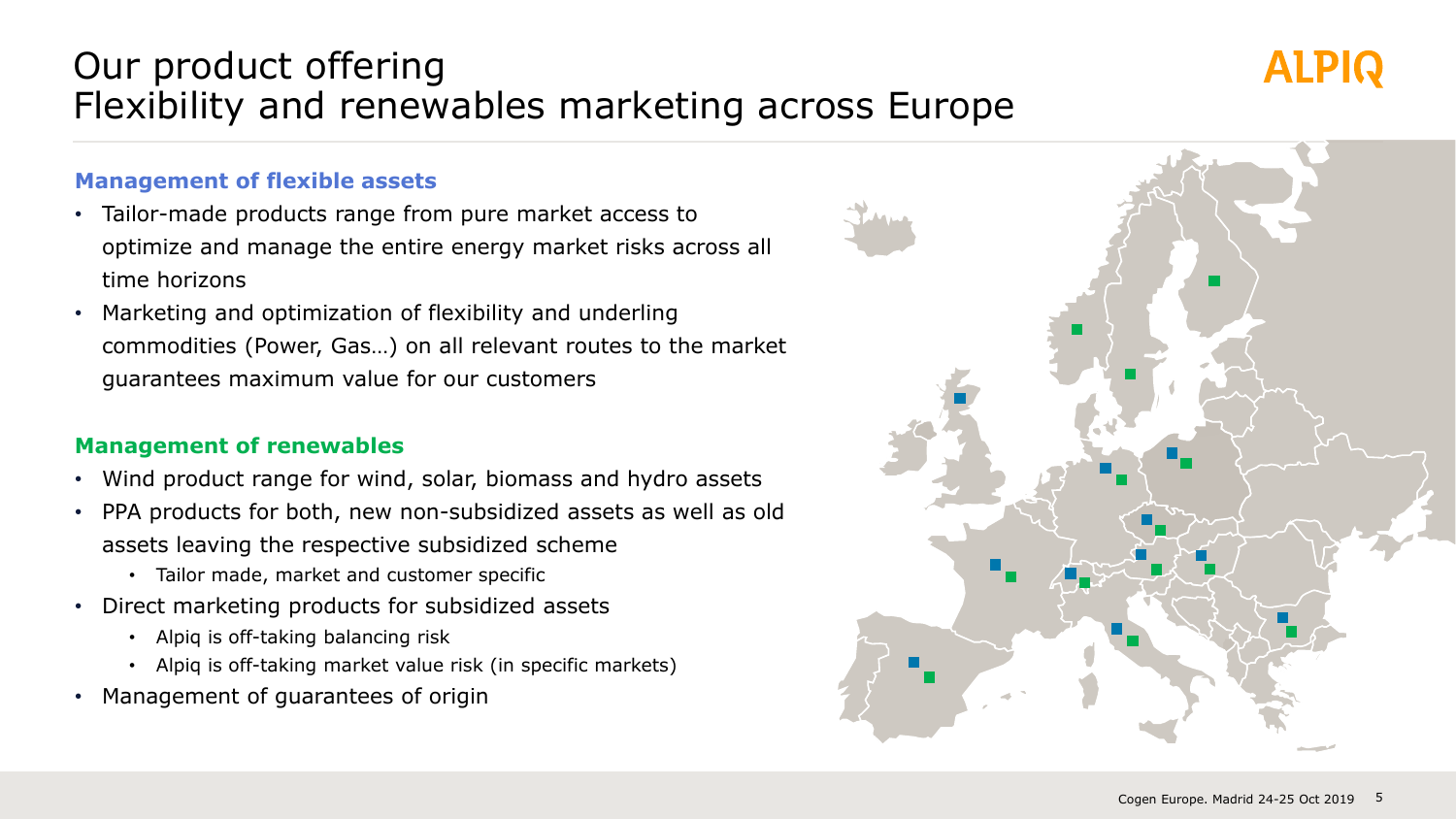### Why partnering with Alpiq?

#### **Our vision: "Connecting our customers to the market – in real-time"**

- Historically grown expertise Management of **flexibility** on energy markets **is our DNA**
- **Optimization and trading** of **5.5GW** of own assets and **+***2.5GW* **on behalf of our customers** on the European energy markets
- Risk Management and **revenue optimization** across **all time horizons** and **all relevant routes to the market** (Spot and intraday markets, ancillary service markets, long-term hedging, multi-commodity…)
- **Competitive and tailor-made product offering** by connecting new technologies and small scale assets to our digital platform. We are **continuously extending the number of connected assets** and technologies (batteries, renewables, Power2x…) to extract additional value due to a portfolio optimization
- Combination with other Alpiq products such as power and gas supply